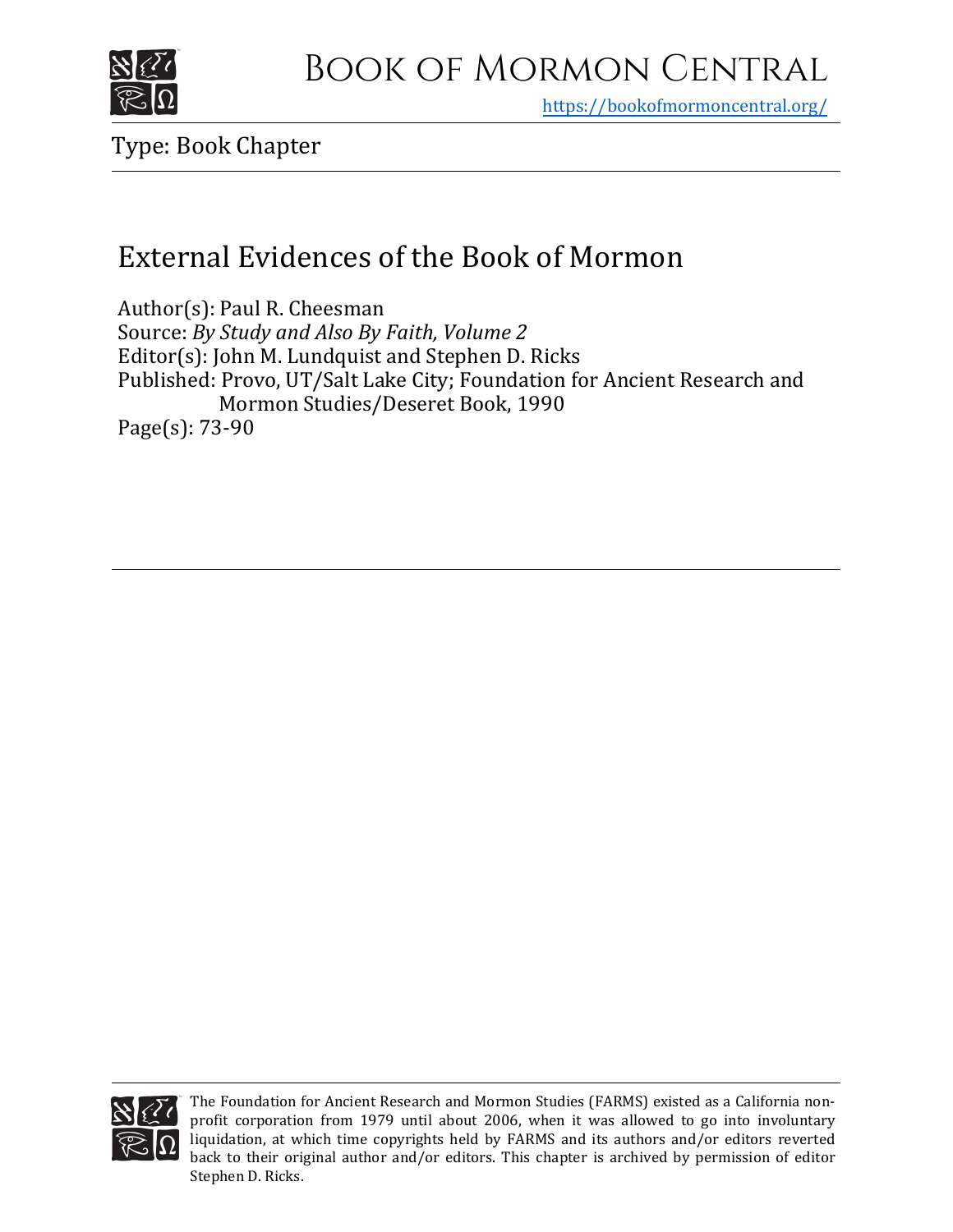# External Evidences of the Book of Mormon

*Paul R. Cheesman* Brigham Young University, Provo, Utah

According to some scholars,<sup>1</sup> Palenque and the northern part of Guatemala were the cradle of the great Mayan culture ( $A.D. 250-850$ ). The ancestors of the Maya, the Olmecs (1200-100 b.c.), built an impressive civilization even before the time of Christ. In Central and South America, we find the remains of this early Mayan culture which in some respects was equal to that of ancient Rome. The Mayan civilization persisted, under various ruling peoples<sup>2</sup> until 1500, when it and the neighboring Aztecs (A.D.  $1400-$ 1500)<sup>3</sup> were conquered by the Spanish.

Research has shown that all these people—Olmecs, Maya, and Aztecs — were deeply religious, and among their most persistent beliefs was one concerning the Great Spirit called Quetzalcoatl, represented in numerous paintings and carvings. A great leader, he is believed to have once visited the American continent, teaching them about religion, agriculture, and government.

As we try to visualize these ancient people, we are intrigued by a comparison with their descendants —the simple, unspoiled, friendly people who still make their homes nearby. One striking similarity is that the knowledge of Quetzalcoatl, handed down through centuries, persists even today.

The legend of the Bearded White God appears almost everywhere in this hemisphere. And though he is given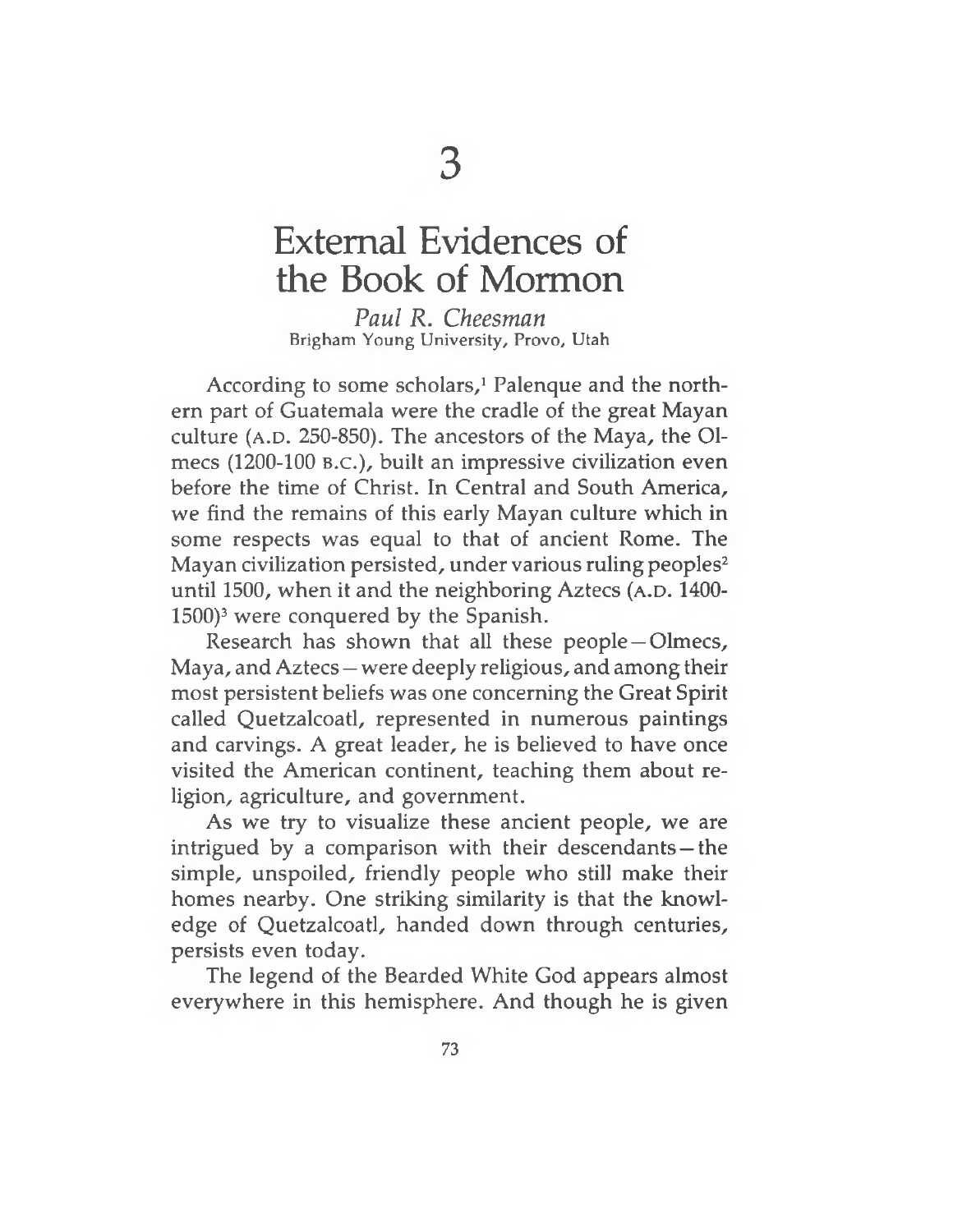various names, $4$  the allusion is always the same  $-a$  fair, bearded person with brown hair, blue eyes, and wearing a light robe.<sup>5</sup> He counseled the people, taught them, and left with the promise that he would someday return.<sup>6</sup>

In letters that Columbus sent back to Spain, he vividly described his reception upon arrival in the New World.

The people of this land believed very firmly that I, with these ships and crew, came from the sky; and in such opinion, they received me at every place where I landed, after they had lost their terror.

And to this day many of them are still of the opinion that I came from heaven. And they were the first to proclaim it wherever <sup>I</sup> arrived; and the others went running from house to house . . . with loud cries of 'Come! Come to see the people from heaven!'<sup>7</sup>

When they landed in Mexico, Cortez and his conquerors also experienced a lavish welcome from the great Montezuma and his people, the Aztecs.<sup>8</sup>

To the simple natives, both Columbus and Cortez represented the promised return of Quetzalcoatl, and they were received with great joy. The crafty Cortez, taking advantage of the legend, told the chiefs he was indeed sent by Quetzalcoatl, and their belief in the Great White God was so strong it is recorded that with this news they "wept so that for a long space of time they could make no reply."<sup>9</sup> The persistent belief in this white god is harmonious with the appearance of Christ in 3 Nephi 11-26.<sup>10</sup> On the other hand, Ruth and Hyatt Verrill argue for a merely legendary source for the white god myth from early Sumer.<sup>11</sup> This, too, in its way, supports the Book of Mormon in pre-Columbian Old-New World contact.

Other evidence also argues for Old-New World communication. Cortez wrote back to Spain describing an advanced civilization with forts so large that a city of fifteen thousand inhabitants could live within its walls. He mentioned forts containing forty or more towers of heavy con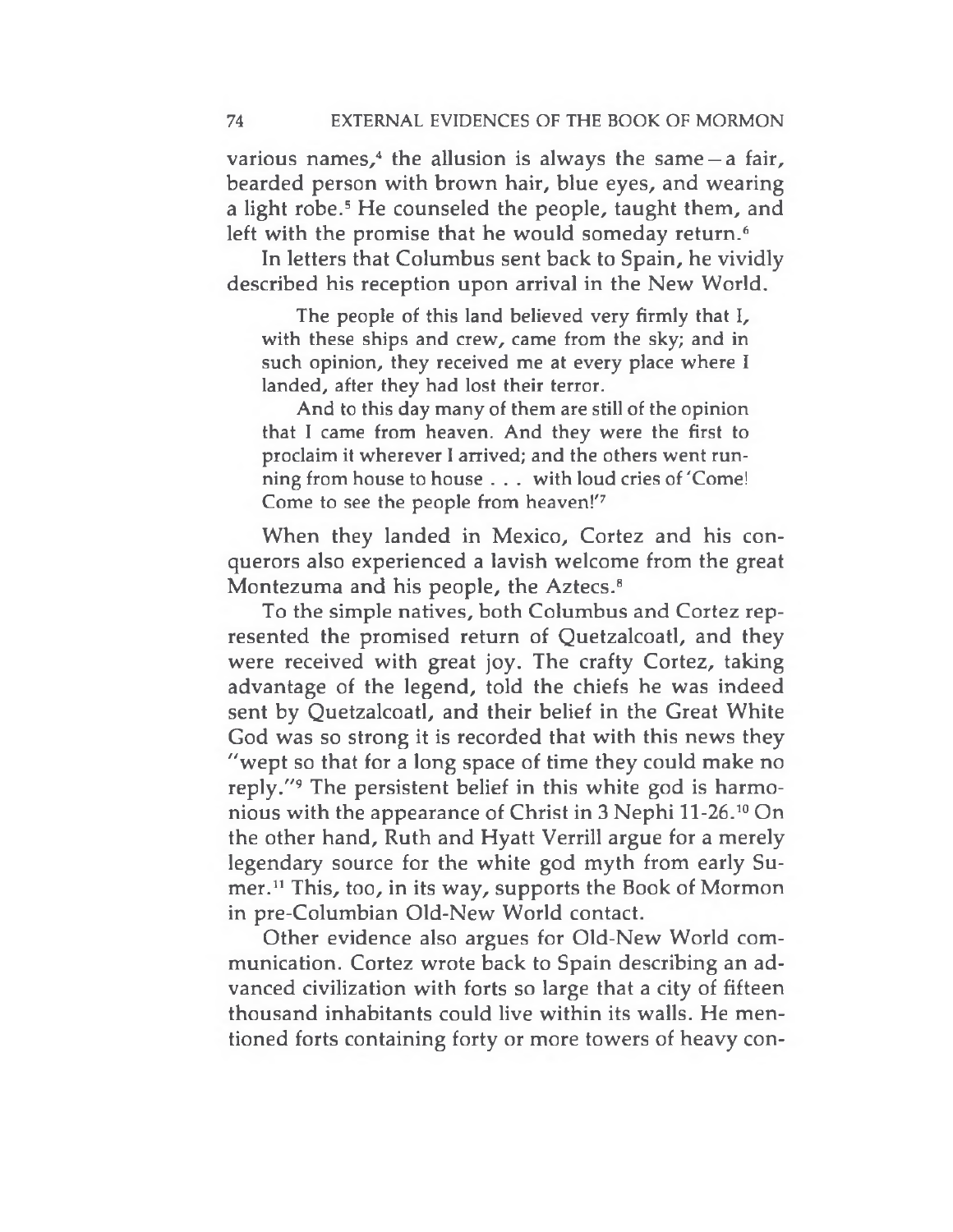## PAUL R. CHEESMAN 75

struction built better, in fact, than the cathedrals in Spain.<sup>12</sup> He described aqueducts and water systems of great size and efficiency.<sup>13</sup> King Montezuma indicated to Cortez that his ancestors were not native to the New World.<sup>14</sup> Some scholars believe these seafarers brought with them a culture comparable to that of the Phoenicians, Egyptians, and Greeks.<sup>15</sup> Teotihuacan, the ruin just outside Mexico City, exemplifies the high degree of civilization attained by these ancient peoples. Traveling further south, there are the pyramids of Tikal in Guatemala which served a vast population dating back before the time of Christ. In Copan, Honduras, is found what is thought to have been a great seat of learning. All of these great cities stretching from Mexico on the north down through the Yucatan Peninsula to Copan give mute evidence to the fact that an extremely high culture existed centuries before Columbus.

Francisco Pizarro, a later explorer, made conquests still farther south. He landed in Peru, and was amazed to find millions of people scattered from Ecuador to Chile. He discovered complex irrigation systems, including sluiceways and reservoirs,<sup>16</sup> which suggest influence from already advanced cultures. The coastal plains thus watered by mountain streams produced many staple products, including cotton of such unique content that botanists conclude it to be a hybrid combination of the Old and the New World, and was likely brought to the Americas by ship or raft.<sup>17</sup>

The craftsmanship in New World pottery-making was high in quality. Some styles of pottery were Mediterranean, while others resembled the ceramics of the Orient.<sup>18</sup> In Cuzco, Peru, an ancient capital, Pizarro found the city surrounded by a massive wall built centuries before. The enormous, beautifully cut and fitted stones were assembled without the aid of mortar. In fact, they are so perfectly fitted and laid that a knife blade cannot be forced into the joints. Some of these gigantic stones weigh more than a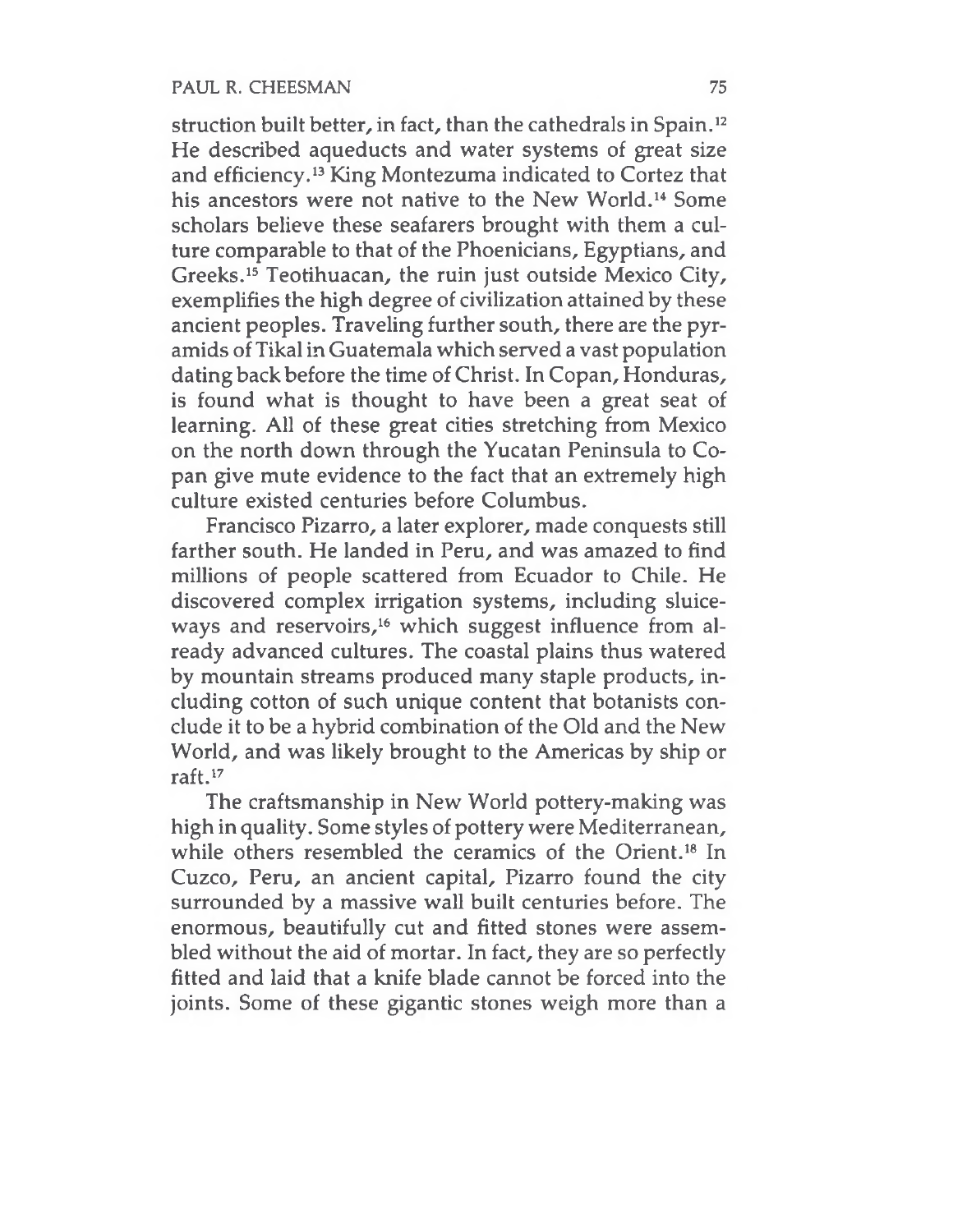hundred tons. Placing them atop one another was a remarkable engineering feat in itself.<sup>19</sup> The only analogous structures in the world are the Egyptian pyramids.

Another astonishing engineering wonder is Machu Picchu, situated high in the Peruvian Andes, atop a peak with a sheer precipice on one side and a high peak on the other. It is believed to be a fortress city built in pre-Incan times to protect its citizens from invasion. The advanced technological expertise in this city's construction seems to have sprung up in Peru with no archaeological evidence of developmental or intermediate stages. $20$  This may suggest infusion from already advanced cultures.

Furthermore, a number of ancient American skills were noteworthy, such as metal working and medicine. That the ancients on the American continent were exceptional goldsmiths is well known. Pizarro records that it took "sixty Incan goldsmiths working steadily day and night for one month" to reduce all of the stolen artifacts down into bullion for transportation to Spain.<sup>21</sup> Gold was so common, in fact, that some gold objects were painted other colors to break the monotony. Gold alloy was formed into breastplates, and even flat, thin plates have been found much like the aluminum foil in use today. The ancients also worked with copper, silver, and some bronze in a way similar to their Near Eastern counterparts.

In addition to being outstanding metalsmiths, artisans, and builders, these ancient Americans were skilled in other areas as well. They were gifted in the art of medicine to an astonishing degree. They were familiar with the use of narcotics, treated abnormal pregnancies, and even performed successful skull operations.<sup>22</sup> They were also accomplished musicians with a musical scale similar to that found in the Mediterranean area. They were highly skilled in astronomy and mathematics, using the zero even before the Old World.<sup>23</sup> And over a thousand years before the Old World had today's calendar, New World mathema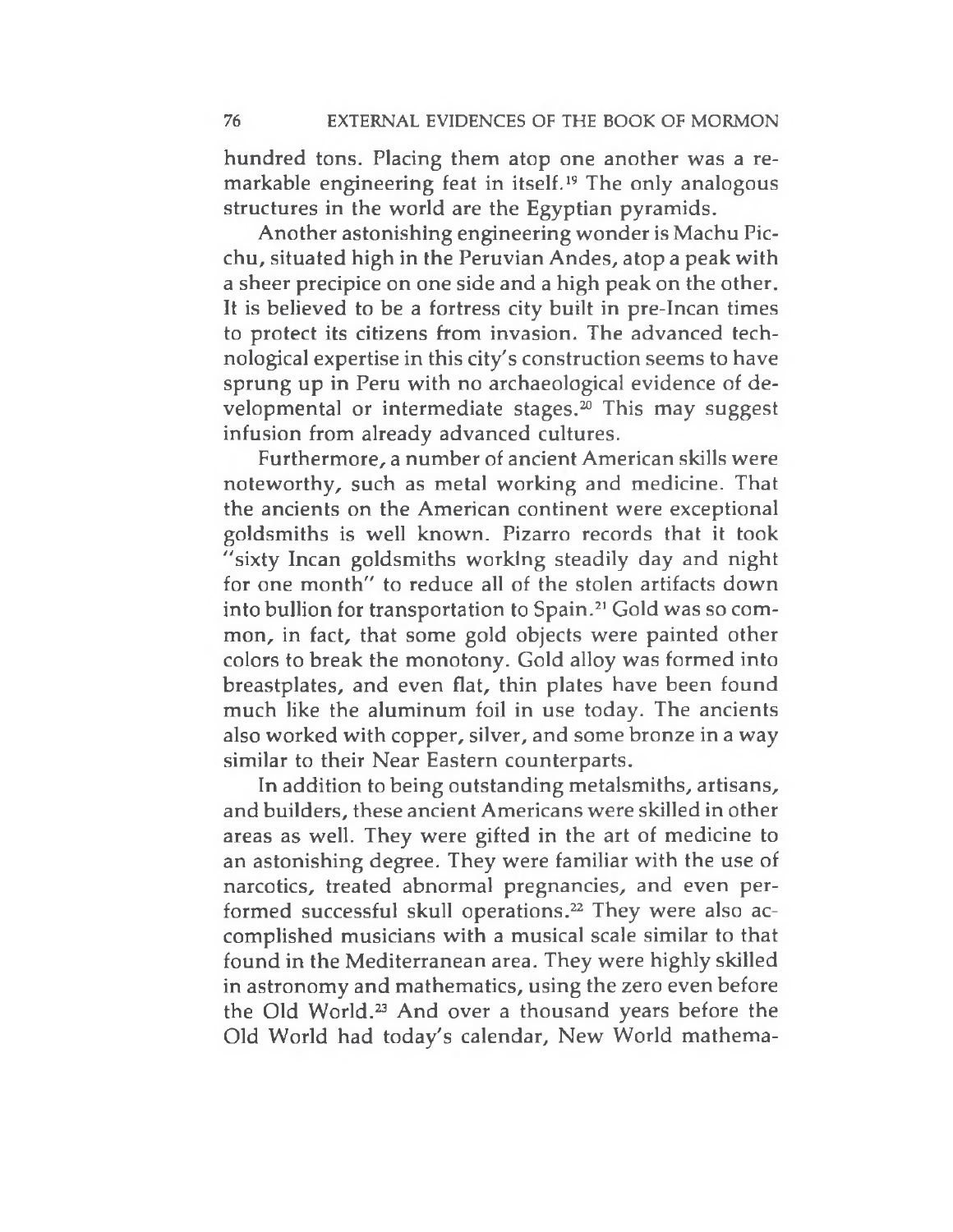ticians were using a more accurate system. The Aztec calendar, while not as accurate as the Mayan, is still quite efficient.<sup>24</sup>

This people also showed a great interest in religion. According to many interesting discoveries that have been made, religion was the center of their lives. Some of these early Americans possessed a story of the creation of the world, of a great flood, a closed ark, the building of a high tower, and a confusion of languages. Scholars obtained this knowledge from the works of a royal Indian prince, Ixtlilxochitl, who was taught the Spanish language by padres, who followed the conquistadors. This prince inherited ancient Aztec records from his royal grandfather and translated them into Spanish, working all his life on the project. This history tells of how the Toltecs came to this continent many years after the flood, and their dating begins with the time "when Christ suffered."<sup>25</sup>

Later, some early Spanish scholars learned the native language and translated the ancient histories and traditions into Spanish. These translations are very interesting, and one of these Spanish scholars, Sahagun, wrote of pre-Christian and Christian Aztec beliefs, among which were similarities to such basic Christian doctrines as the afterlife and the kingdom of heaven, fasting, repentance, and a kind of eucharist in which an imitation body of the god was made of Amaranth dough and eaten.<sup>26</sup> There is some evidence that the natives practiced circumcision and some form of baptism.<sup>27</sup> These suggest that there may have been pre-Columbian influences from the Old World.

The use of incense<sup>28</sup> in the ceremonies of the Indians is another tie to the Old World. The marriage covenant was sacred, indicating a high degree of morality among these people.<sup>29</sup> In fact, the Spanish padres were surprised at the great number of parallels between the religion and practices of the ancient Indians and those of the Catholics of the Old World – such things as sacrificial altars, $30$  the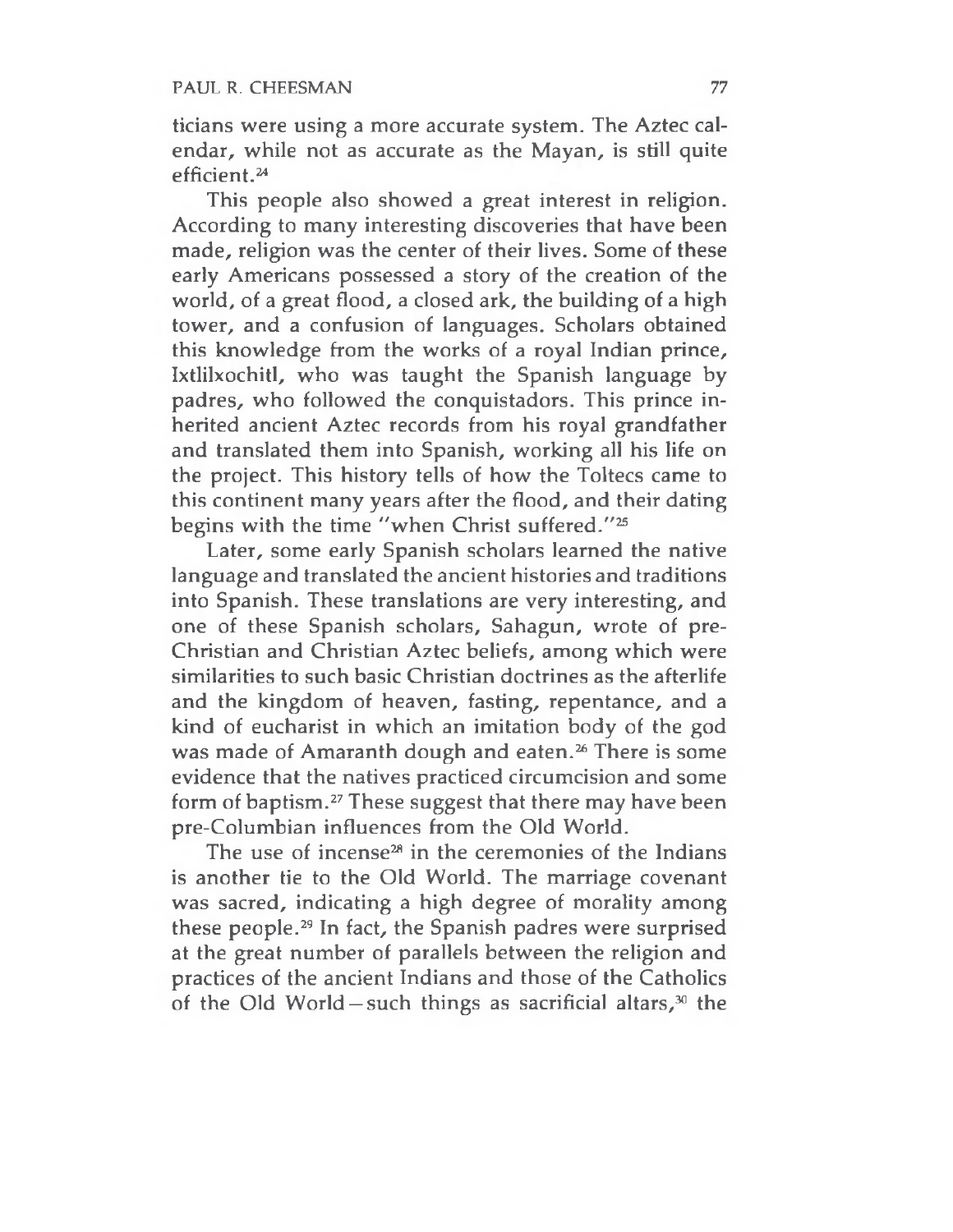burying of honored deceased individuals inside the temples or pyramids, $31$  and the manner of burial that indicated belief in immortality.<sup>32</sup> The Aztec Pyramid of the Sun at Teotihuacan bears great similarity in size and structure to those found in Egypt.<sup>33</sup> Most scholars today believe that the American Indian is a mixture of many races and blood types.<sup>34</sup> Recent studies and discoveries also link the Americas with Mediterranean cultures.<sup>35</sup>

So, there are a number of possible links between the Americas and the ancient world: belief in a white god, advanced building and engineering feats, metallurgy, and artisanship. An additional link with the Book of Mormon is the practice in the ancient world of writing on metal plates and their burying them in stone boxes.

In 1830, some ancient writing on plates was found in Palmyra, New York, by a young man named Joseph Smith, who described them as follows:

These records were engraven on plates which had the appearance of gold, each plate was six inches wide and eight inches long, and not quite so thick as common tin. They were filled with engravings, in Egyptian characters, and bound together in a volume as the leaves of a book, with three rings running through the whole. The volume was something near six inches in thickness, a part of which was sealed.<sup>36</sup>

At that time, in 1830, Joseph Smith's discovery was new. But was it unique? Was writing on metal plates completely unknown? The answer is no.

In the 1400s in the medieval city of Gubbio, Italy, seven large bronze tablets, called the Iguvine Tablets,<sup>37</sup> which contained instructions for religious ceremonies, were discovered. Since then, lead plates containing commercial records of Italian families have been found in Bologna and Venice<sup>38</sup> —a common practice until the sixteenth century. Early Greek and Latin writings tell of metal plates used for treaty tablets and temple prayers.<sup>39</sup> These writings were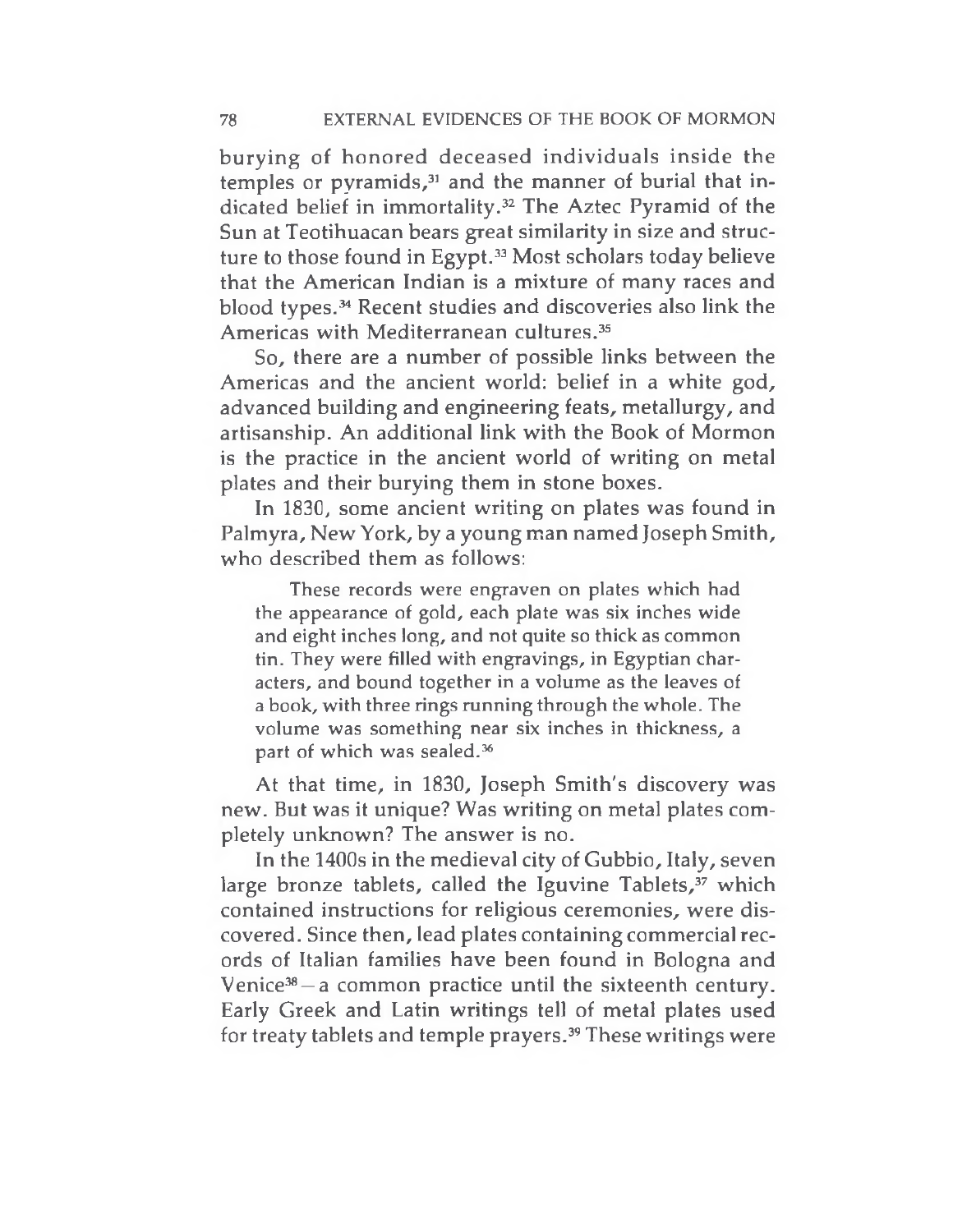translated and read widely in Europe and America. Therefore, anyone familiar with these texts in 1830 would not have been surprised at the idea of writing on metal.

Writing on metal took a variety of forms. When Sir Francis Drake sailed into San Francisco Bay in the 1500s, he claimed the territory and erected a bronze plaque to document his claim.<sup>40</sup> The Tookabatcha Indians of Mississippi and Alabama refer to five copper plates and two brass plates that their tribe has preserved for generations. The plates contain symbols resembling those of early Rome and Greece. Several authors, including James Adair, described these plates.<sup>41</sup>

All of these examples of writing on metal were found before Moroni's first visit to Joseph Smith in 1823. Nevertheless, his discovery created much excitement —and some skepticism —because it involved *gold* plates. Ancient writing on *gold* plates was not thought in 1823 to have been as historically commonplace, but many have been found worldwide since that time.

In Korea in 1965, nineteen gold plates dating back to the tenth century A.D. were found buried in a bronze box at the base of a pagoda. They were hinged together in accordion style and measured 14 x 15 inches.<sup>42</sup> In the Rockefeller Museum in Jerusalem there is a plaque of thin gold foil from the Roman period. On this plate, used to cover the lips of the dead, is inscribed, "Take Courage Gosmos."<sup>43</sup> In 1920, at the headwaters of the Tigris River, explorers found a gold tablet of King Shalmaneser in the land now known as Iraq. Though the tablet is undated, we know Shalmaneser lived about eight hundred years before Christ.<sup>44</sup>

In 1938, while excavating the palace of King Darius I, who reigned over Persia in the sixth century before Christ, a team from the University of Chicago discovered the closest and most spectacular parallel to the Book of Mormon plates: King Darius, in commemoration of the completion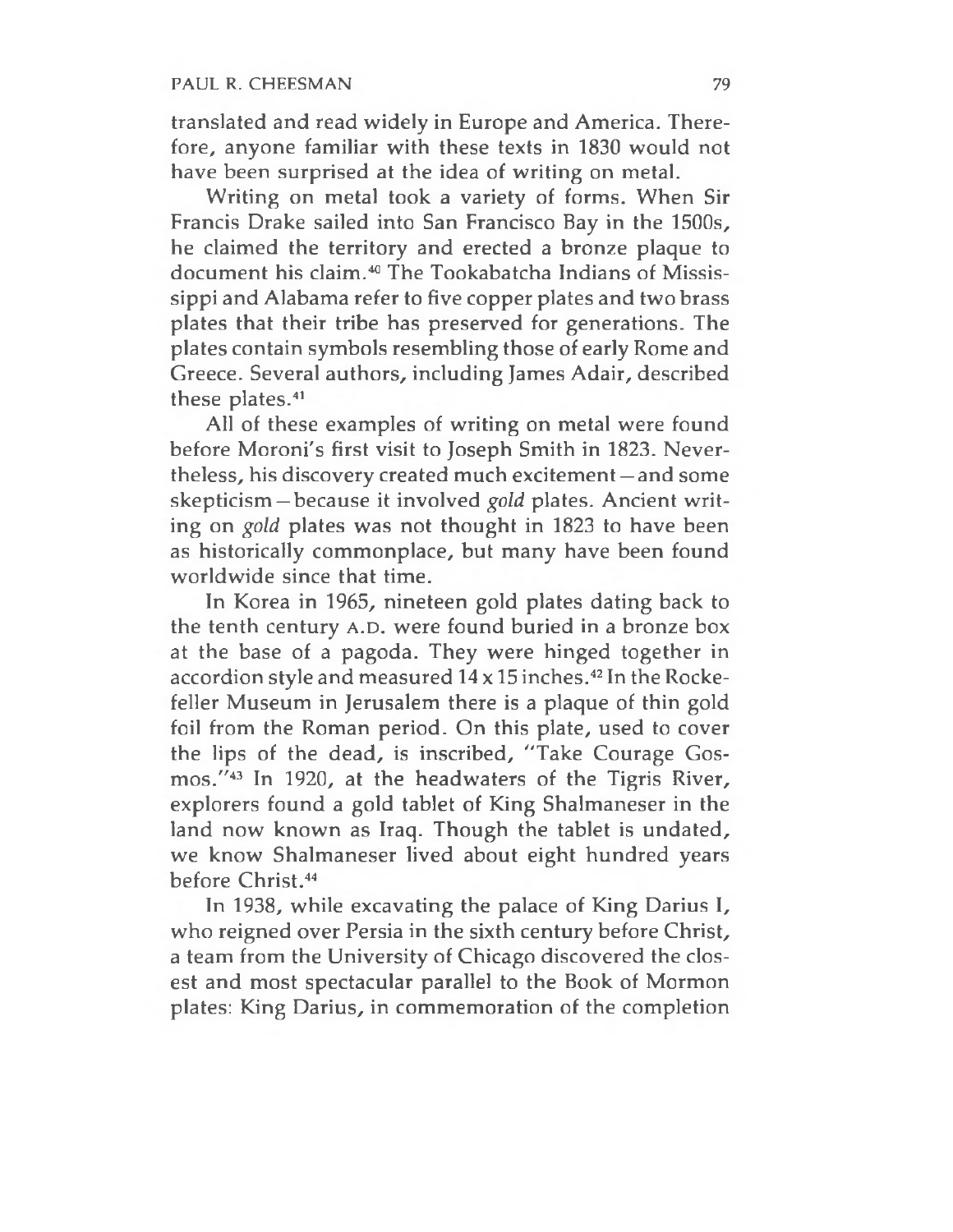of his palace at Persepolis, placed eight metal tablets (four gold and four silver) in four stone boxes<sup>45</sup> at the corners of the structure. Translations of the tablets reveal that they gave thanks to God and asked for protection of the royal household.

One of the oldest examples of writing on gold plates is found in the Louvre in Paris. It is the gold plate of Djokha Umma, and was discovered in the foundation of a sacred building in Iraq.<sup>46</sup> It measures less than  $2 \times 3$  inches. Also in the Louvre are the six plates of Sargon II from King Khorsabad's palace in Assyria (ca. 700 B.C.).<sup>47</sup> Encased in a box were several plates, one of which was gold. The others were silver, lead, tin, and copper.

In Rome, prominently displayed in a famous archaeological museum, are three magnificent gold plates of Pyrgi  $(ca. 500 B.C.)$ ,<sup>48</sup> written in the language of the Phoenicians and Etruscans. The plates are about  $5 \times 7$  inches. You can still see the holes where they were originally fastened with nails to the door of the temple of the goddess, Astarte. These plates were very nearly the size of those described by Joseph Smith.<sup>49</sup> In the British Museum in London are found two beautiful Maunggun gold plates, each measuring  $1 \times 14$  inches, containing Buddhist scriptures<sup>50</sup> and dating back to the first century A.D. They each have three lines of writing in the Pali language.

Writing on gold plates was indeed a common practice anciently. When gold was not plentiful, other metals were used. Lead and bronze plates were found with inscriptions; an inscribed bronze scoop dating back to 2000 b.c., along with writing on mirrors and even on metal moulded animals were found; also, bronze statue pedestals bearing inscriptions have been found. An outstanding example of writing on silver comes from Bethany. This scroll, dated A.D. 400, was found rolled up in a copper tube. It can be seen at the Information Center on Temple Square in Salt Lake City, Utah.<sup>51</sup> It is very small  $(7-1/4 \times 2-1/8)$  inches) and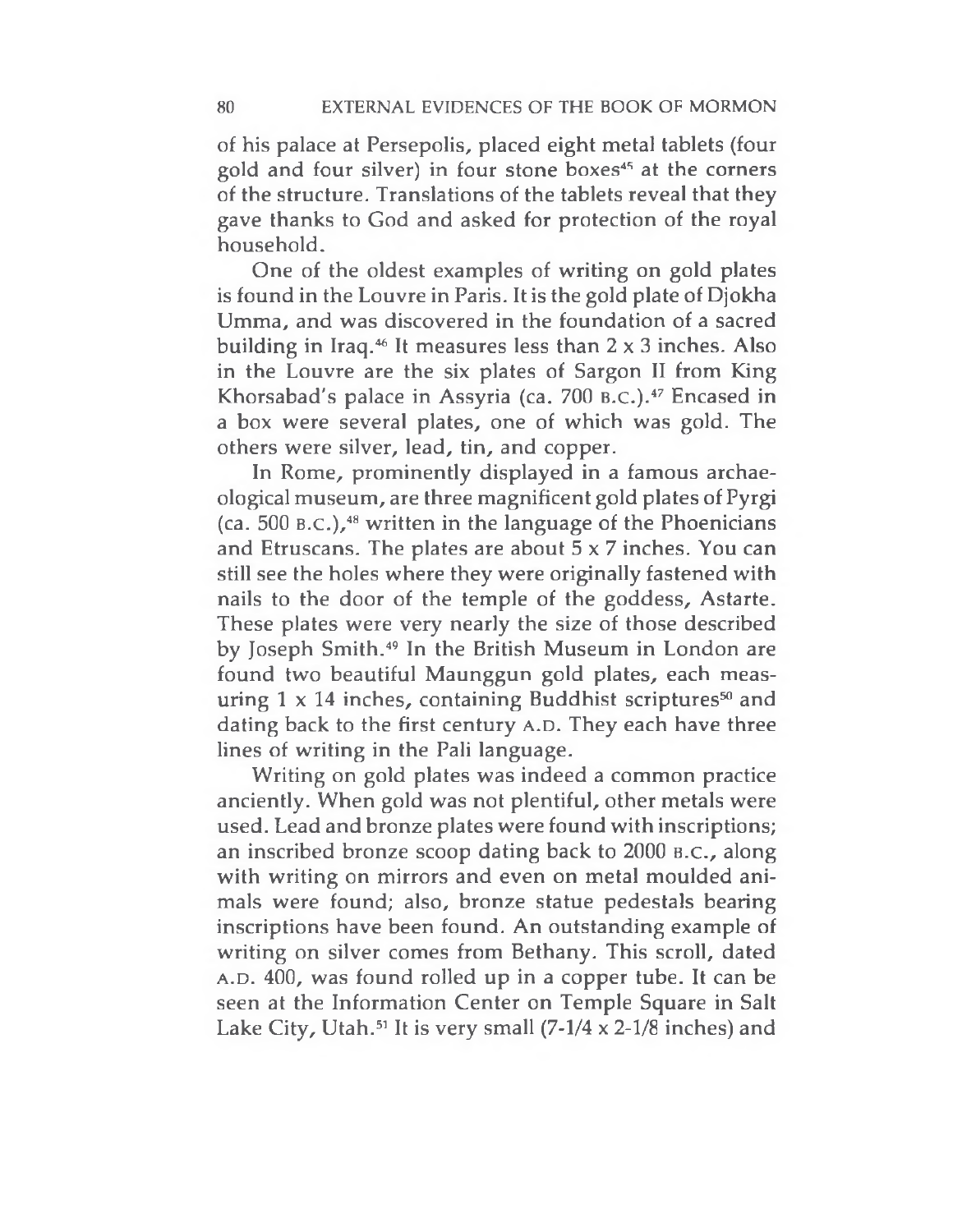### PAUL R. CHEESMAN 81

had to be photographed and magnified in order for the ancient Greek writing to be read. It lists religious beings who could ward off evil influences. A scroll similar to the Bethany scroll is on display in the archaeological museum in Jerusalem.

One of the famous Dead Sea copper scrolls from the Qumran community near Jerusalem, which existed before Christ, is proudly displayed in the National Archaeological Museum in Jordan.<sup>52</sup> This scroll, written in Hebrew, told of a buried treasure which has never been found. It told of tithing and temple receipts from the Qumran community.

In Rome, in addition to the gold plates of Pyrgi and the bronze tablets of Gubbio, there are two ancient books from America called codices. They were written on the pounded bark of trees and folded like an accordion. They contain beautiful colorful drawings and hieroglyphs which were made A.D. 1400 and are now being translated. These Mayan books are renowned for their perfect preservation and are housed in the Vatican Library.<sup>53</sup> Not only did ancient peoples write on metal plates, but they also wrote on metal columns,<sup>54</sup> such as the giant pillar from the Near East dating back to 1100 B.C., now housed in the Louvre.

When Joseph Smith reported that his ancient gold plates were bound with metal rings, once again the idea seemed novel. Actually, though, the ancient Sanskrit and Tamil plates from India dating to A.D. 769 are bound together with a copper ring. They are in the British Museum along with other copper, silver, bronze, and gold plates from India written in ancient Pali.<sup>55</sup> Some of these plates were a base metal covered with gold, with enameled black writing.

Joseph Smith is no longer alone in declaring that ancient American inhabitants in the New World could not only write, but that they preserved their writings in much the same manner as was previously done in the Old World.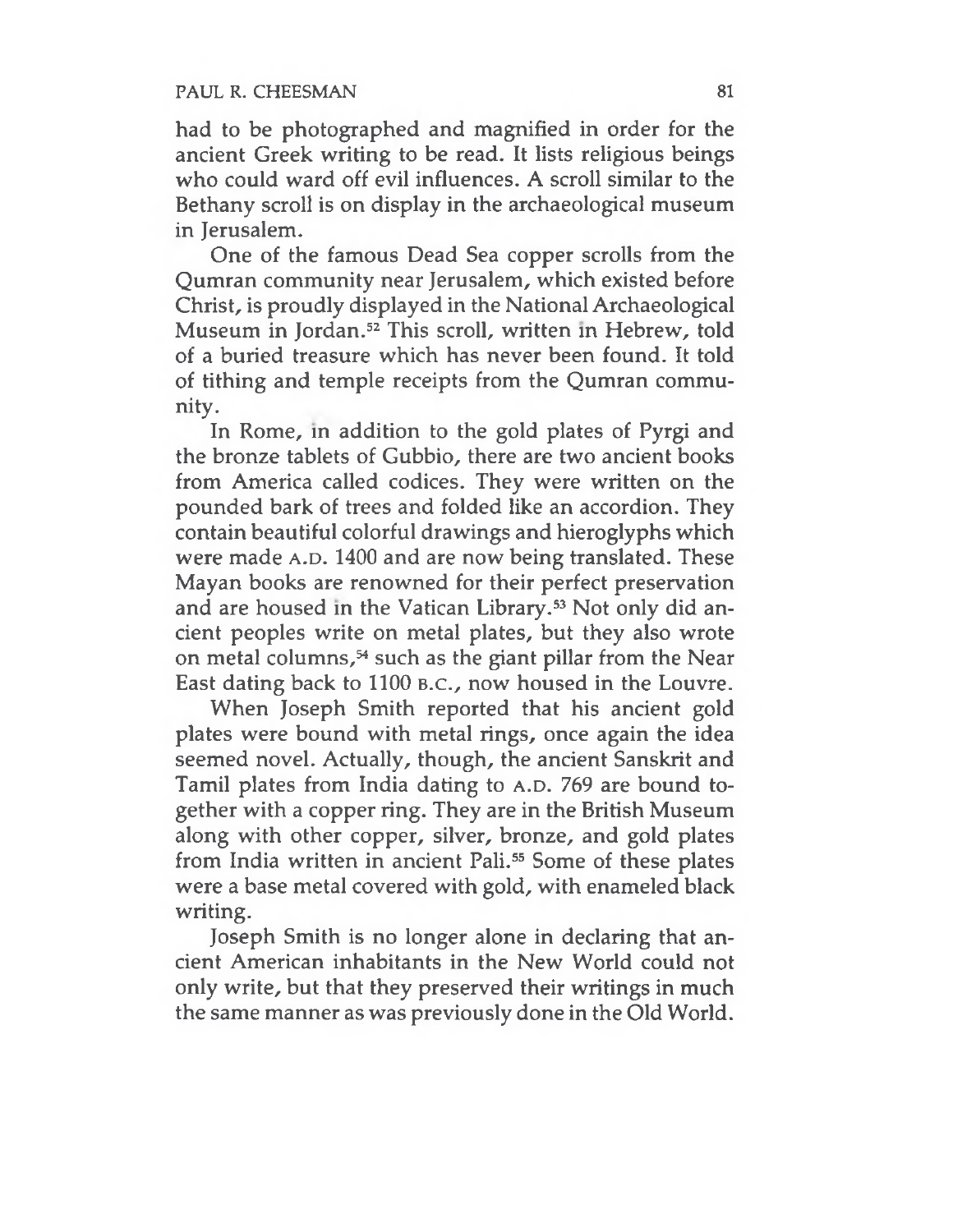Archaeologist Rivero and historian Tschudi mention possible instances of the ancient Peruvians writing on metal.<sup>56</sup> The well-known Hugo Cohen Museum in Lima, Peru, houses an intriguing gold plate found in a Peruvian area called Lambayeque.<sup>57</sup> It measures  $4 \times 8$  inches and contains possible writing symbols. Several plates of copper, bronze, and gold have been found by modern natives digging in the ruins of Cuenca, Ecuador. Scientists are now studying the plates to determine their authenticity and relationship to the ancient languages of the Old World.

One of the best-known examples of ancient writing on metal in the New World comes from the sacrificial well, or *cenote,* in Chichen Itza on the Yucatan Peninsula in Mexico. When the Peabody Museum crew from Harvard University began dredging this well, they found embossed gold discs, among which was one with Mayan inscriptions.<sup>58</sup> This well predates Columbus, and the gold disc is now in the Peabody Museum. J. Eric S. Thompson, the Maya hieroglyph expert, says that inscriptions have been found (though rarely) on metal in postclassic Mesoamerica.<sup>59</sup> Juan de Torquemada, in discussing the ancient Toltec of Mexico, noted that they wrote in two columns one of metal, and the other of stone.<sup>60</sup> A native Mexican writer of Colonial times wrote: "It is certain that there were this kind of Artisans in Oaxaca, ... for [probably before 1880] the Mixtecs sold to some European antiquarians some very thin gold plates, evidently worked by hammering that their ancestors had been able to preserve, and which were engraved with ancient hieroglyphs."<sup>61</sup>

Six bell-shaped brass plates were found in Kinderhook, Illinois, in 1843, in a mound with a skeleton. $62$  The date and origin are questionable and unknown. The writing is being studied, but no translation has been made. The Museum of the American Indian in New York City displays a gold disc thought to be a calendar. Inscriptions may have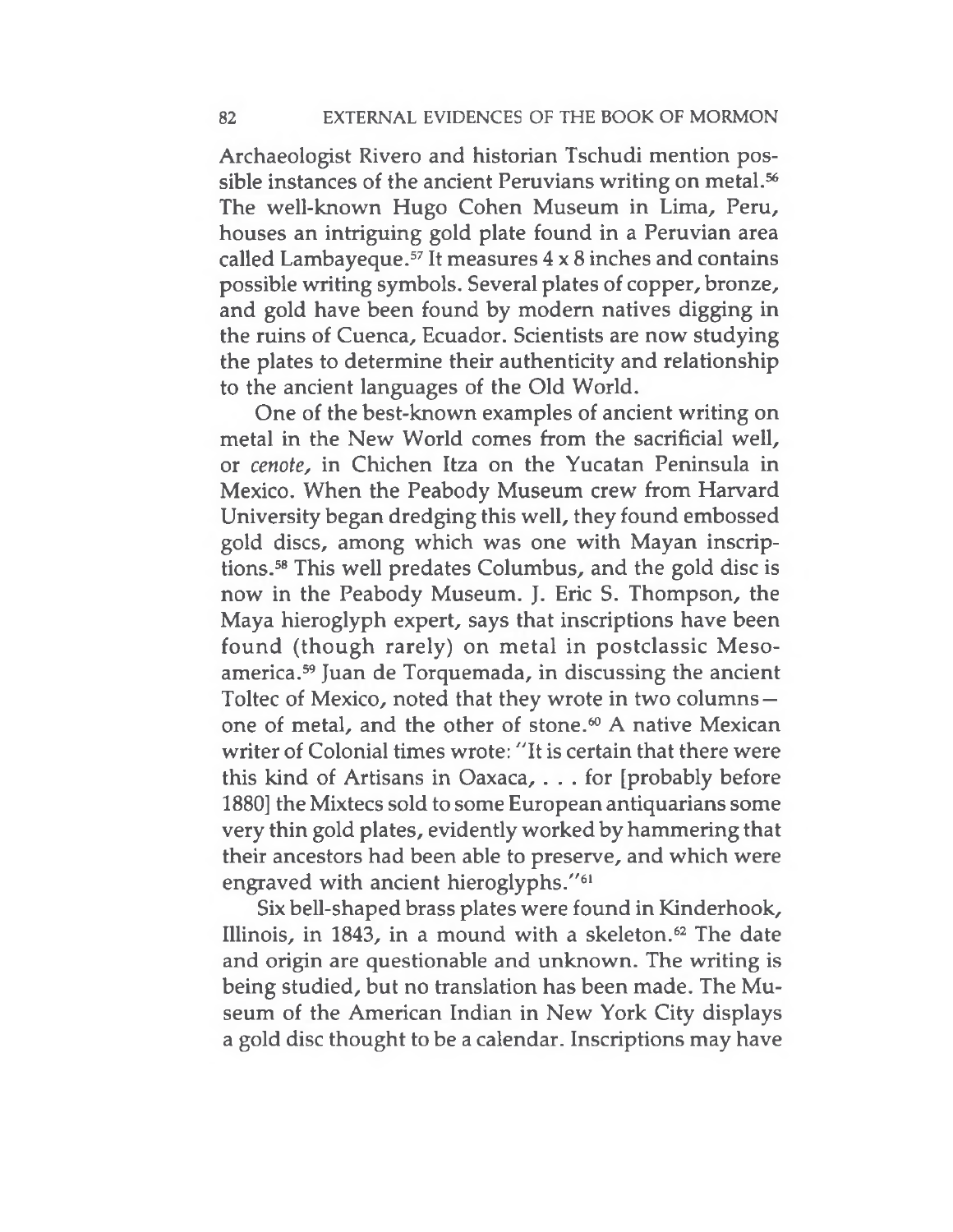been placed on this metal about 800 b.c. somewhere in the Chavin area of Peru.<sup>63</sup>

Scholars and adventurers have been in awe as they have viewed the magnificent temples and carvings of ancient American cultures. They have marveled at their advanced society which revealed a knowledge of engineering, architecture, highway construction, astronomy, mathematics, religion, government, and art —evidences on every hand of a highly civilized people. Is it unreasonable to expect, then, that some of these ancient peoples were skilled communicators in the manner of their ancestors? I think not.

When Joseph Smith reported that he had found inscribed gold plates buried in a stone box, the idea seemed novel. Yet, prominently on display in the Louvre is a stone box<sup>64</sup> containing copper plates with writing from the foundation of the temple of Dagan at Mari.<sup>65</sup> These date back to 3000 b.c. The British Museum also houses two ancient boxes —one is from Balawat and contains two stone tablets;<sup>66</sup> the other is of clay and was found in Babylonia, dated 600 B.C.

Joseph Smith said that the history written on his gold plates was of a people whose roots began in the Middle East and who brought with them to the New World the traditions and customs of their land. These customs included writing on metal plates and burying them in stone boxes. Although stone boxes were used commonly in the Old World to bury and preserve histories and other treasures, only recently have ancient stone boxes been discovered in America in significant numbers. Many of these are now on display in the archaeological museum in Mexico.

Stone boxes have been found in the Old World as well as the New. These boxes usually contained gold, jewelry, tools, or other valuables. A stone box found in Persepolis, Iran, contained two thin metal plates —one of gold and the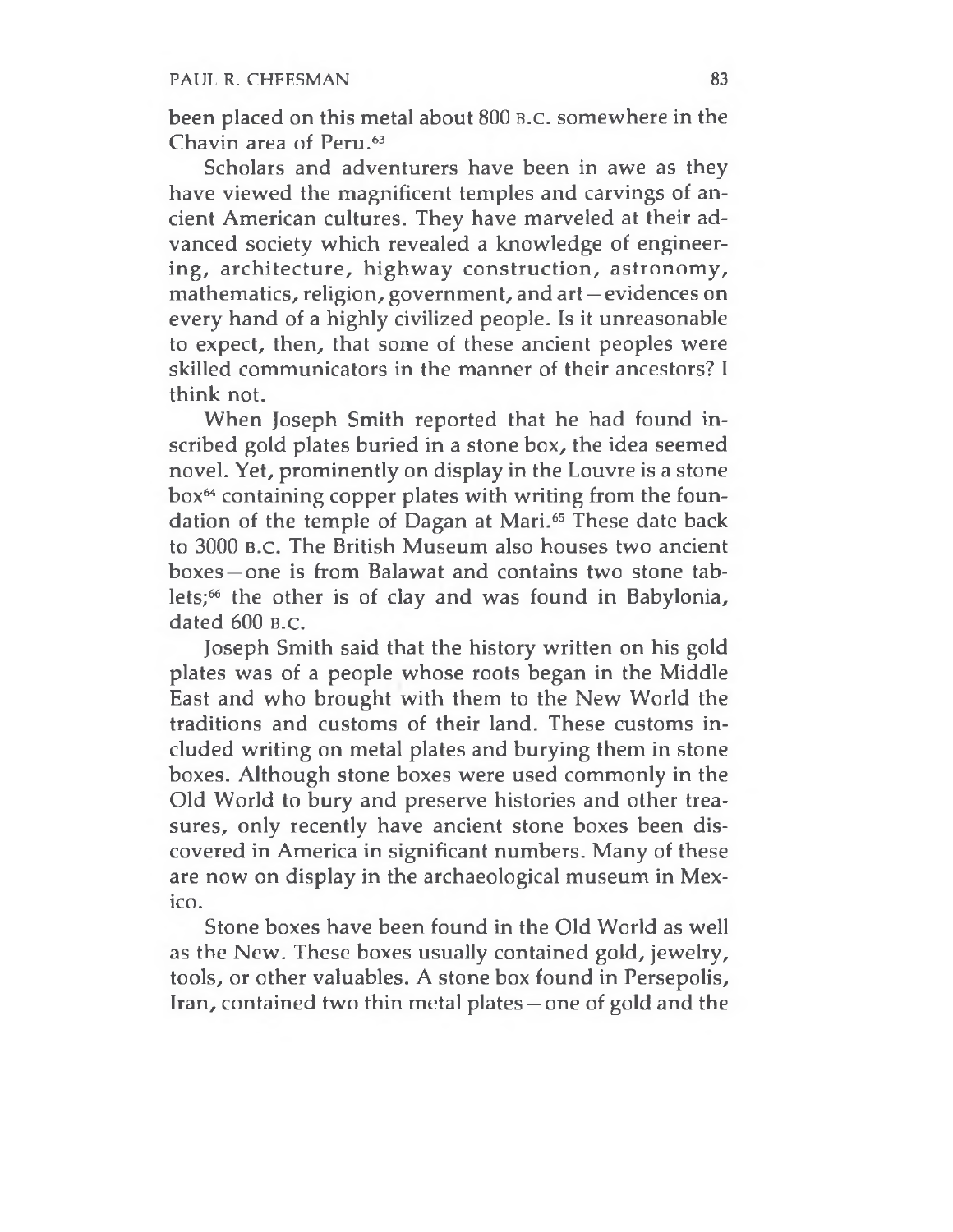other of silver —upon which was an engraved record of King Darius.<sup>67</sup> Several hundred different histories engraved on gold, silver, and copper plates have been discovered in the Old World. In the year 1823, a stone box, much like those discovered later in Latin America, was shown to Joseph Smith in the side of a hill near Palmyra, New York. The stone box contained ancient golden plates with strange engravings upon them much like those found in Iran.

This record, when translated, was found to be God's dealings with some of the early inhabitants of the American continent, and was destined to change the course of history. It told of three groups of people migrating here by ship from the Old World. It described the rise and fall of two glorious civilizations that prospered under the hands of the Lord when they kept his commandments and were destroyed when they did not.

Eleven reputable men besides Joseph Smith were privileged to see these gold records. Eight of them signed the following statement:

Be it known unto all nations, kindred, tongues, and people unto whom this work shall come: That Joseph Smith, Jun., the translator of this work, has shown unto us the plates of which hath been spoken, which have the appearance of gold; and as many of the leaves as the said Smith has translated we did handle with our hands; and we also saw the engravings thereon, all of which has the appearance of ancient work, and of curious workmanship. And this we bear record with words of soberness, that the said Smith has shown unto us, for we have seen and hefted, and know of a surety that the said Smith has got the plates of which we have spoken. And we give our names unto the world, to witness unto the world that which we have seen. And we lie not, God bearing witness of it.<sup>68</sup>

Running throughout the Book of Mormon narrative is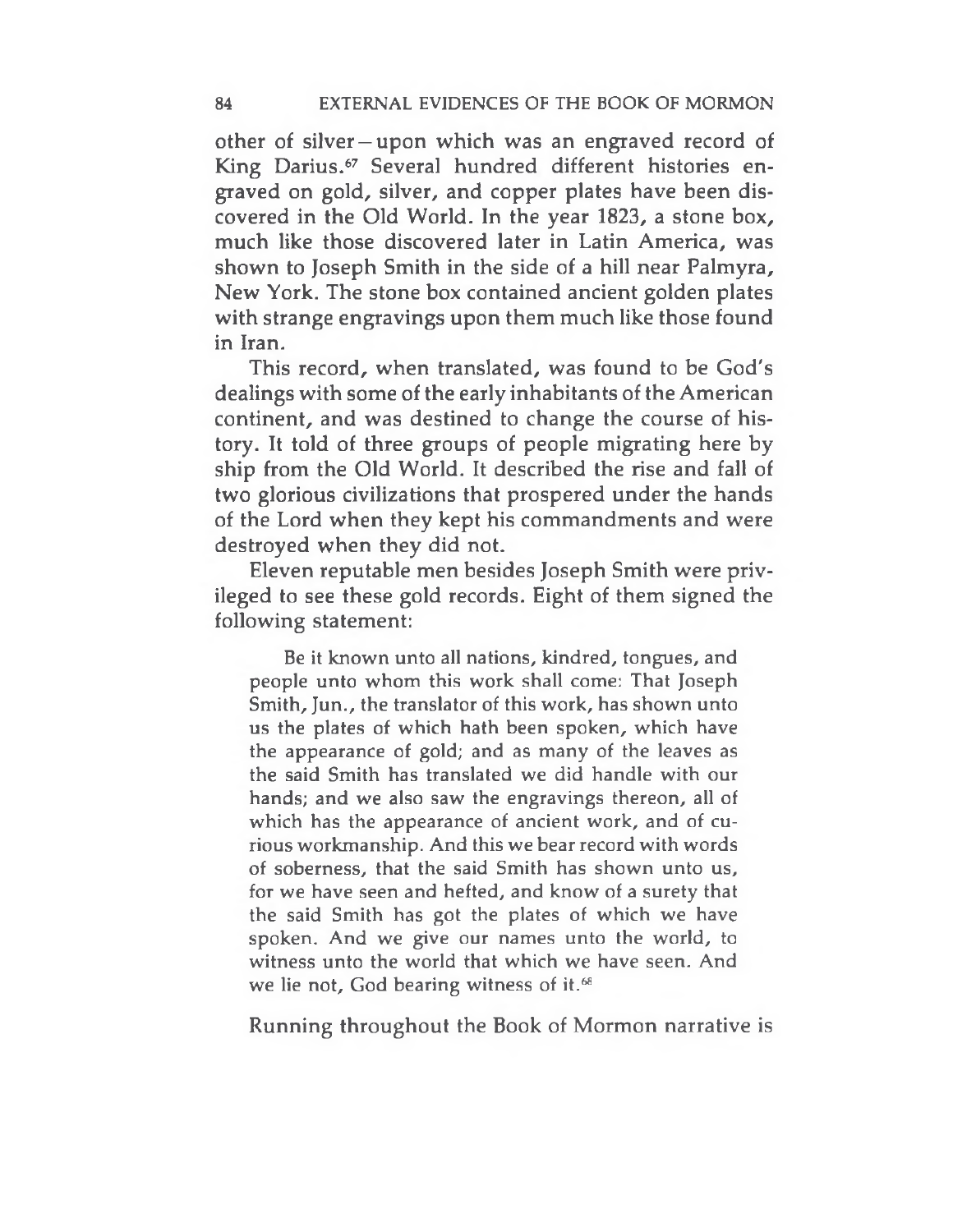the story of two groups of people —one light-skinned and the other dark. We see possible evidence of this in murals at Bonampak, Mexico, as well as in murals at Chichen Itza. Legends still exist among these Indians about a dark people and a light people who lived there anciently.

The Book of Mormon also speaks of frequent warfare in this civilization. The actuality of this is borne out by the numerous fortifications and weapons found in Mexico and in Central and South America —weapons similar to those used in the Old World.

One of the most unforgettable stories in the Book of Mormon is Lehi's "tree of life" vision. References to the tree of life continue to crop up in such diverse places as Egypt, Mesoamerica, and in Paracas, Peru. Carved centuries ago in a mountain in Paracas, a representation is still called the tree of life by local natives. And in Izapa, Mexico, is one of the most detailed tree of life carvings to be found anywhere. One modern scholar who has made a thorough study of this stela has suggested 110 similarities between this sculpture and the dream of Lehi and Nephi in the Book of Mormon.<sup>69</sup>

Perhaps the most beautiful and memorable segment of the Book of Mormon is the portion that tells of the story of a visit of Jesus Christ. He taught the people, blessed the children, and, upon leaving, promised to return someday. His teachings were verysimilar to those of the Bearded White God who taught all goodness and virtue, and then promised to return. So great was the impact of Christ's visit to this continent that his story was repeated and handed down by word of mouth for centuries. Is it any wonder that the natives bowed down and worshiped Columbus, Cortez, and Pizarro upon their arrival here?

And this brings us full circle to the question of the Bearded White God, the most widely held legend in this part of the world. The story of the Bearded White God in these great civilizations of the past is no longer a complete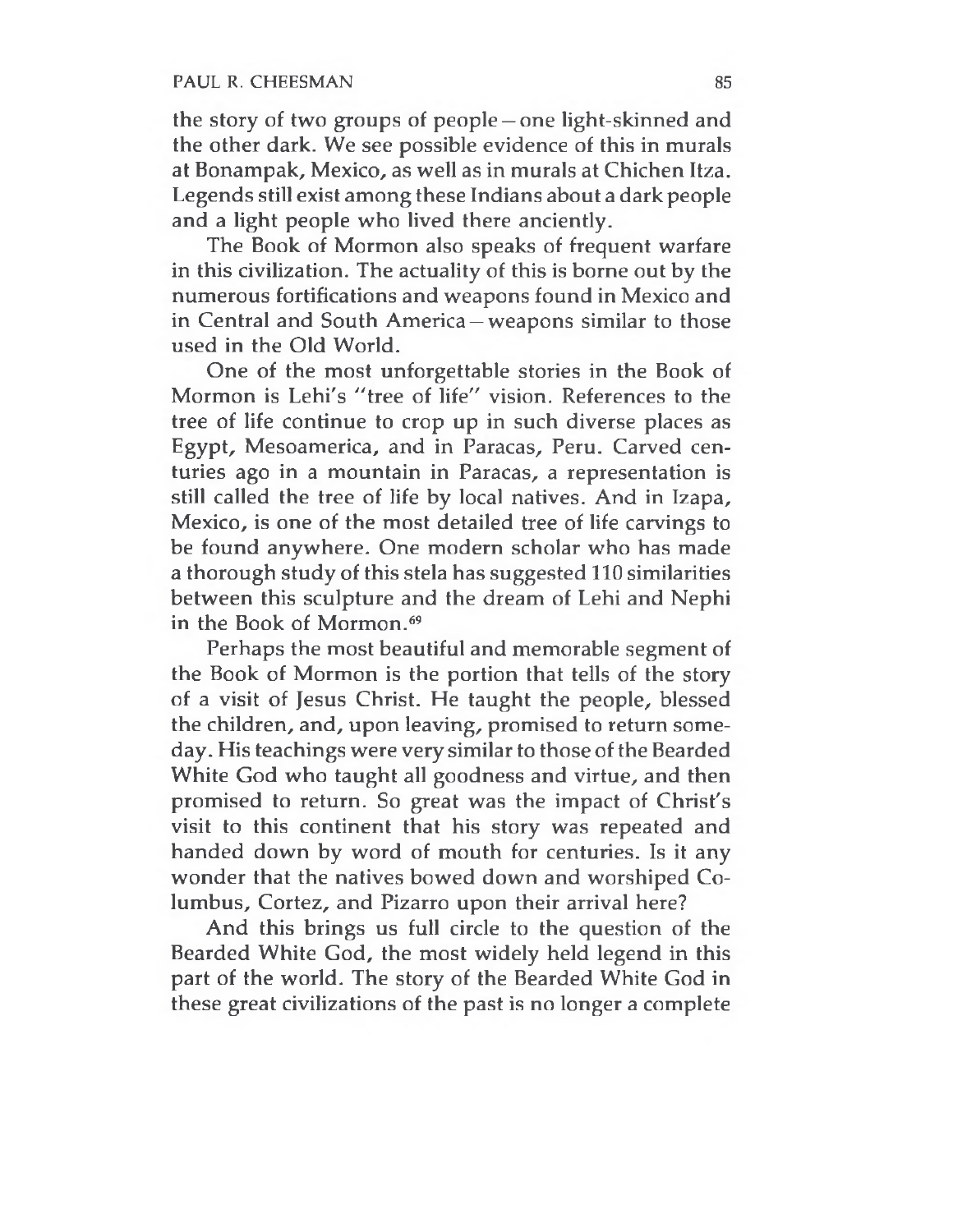mystery. We still have much to learn about them, but we have many clues.

There are the history of Ixtlilxochitl, the Mayan prince; the translated histories of the Spanish chronicles; and the Book of Mormon, which contains the most lengthy and detailed history of these people and emerges as the most valuable record known concerning this pre-Columbian civilization.

The Book of Mormon was not intended to be read as an archaeological document. Certain mundane activities were only mentioned to provide cohesion to the narrative. Discussing these factors, however, can raise, for some people, interest in the record itself. Evidence of their mathematics, astronomy, agricultural practices, mastery of weaving textiles, and so forth, helps document their greatness. The main purpose of the Book of Mormon is spiritual. The book contains God's dealings with three groups of immigrants to the American continent and is a second witness and testament of the mission and plan of Jesus Christ.

After the age of forty-two, I attended Brigham Young University for graduate studies and became a student of Hugh Nibley, admiring him as a scholar and friend. Dr. Nibley accompanied Dr. LaMar Garrard and me on a trip through the Navajo and Hopi Indian country, and later he and I accompanied a group on a tour through the Mexican pre-Columbian ruins. These experiences, along with the inspiration I have received from reading his many works, have endeared him to me immeasurably.

#### **Notes**

1. Constance Irwin, *Fair Gods and Stone Faces* (New York: St. Martin's, 1963), 102, 166; J. Eric S. Thompson, *Maya History and Religion* (Norman, OK: University of Oklahoma Press, 1970), 106; A. Hyatt Verrill, *Old Civilizations ofthe Hew World* (New York: Tudor, 1938), 100.

2. Cf. the Toltecs, for example, who ruled A.D. 950-1200.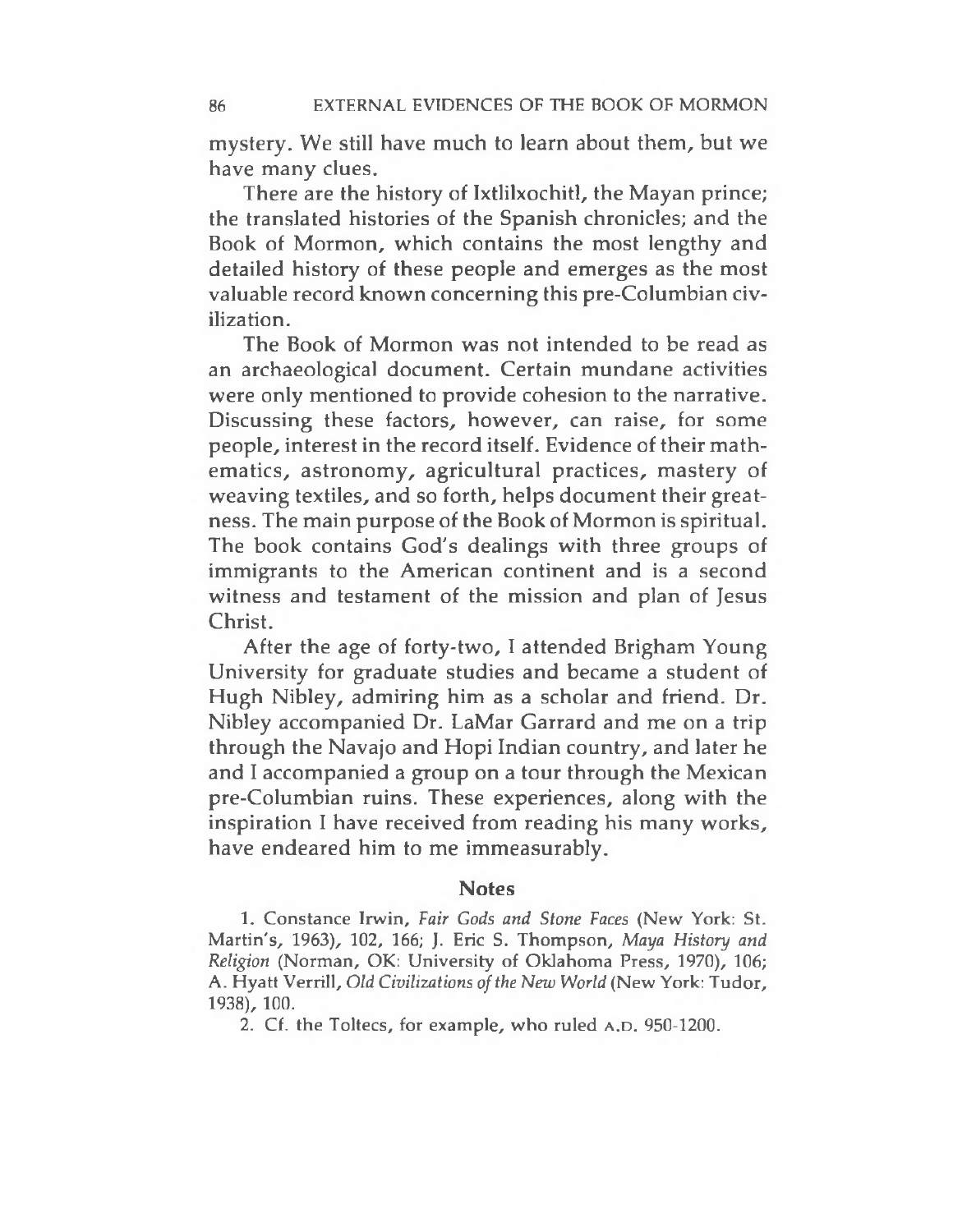3. The Aztec chieftain was the now famous Montezuma (ca. a.d. 1480-1520).

4. He was known by various names. To the Toltecs and Aztecs of Mexico, he was Quetzalcoatl; to the Incas, Viracocha; to the Maya, Kukulcan; to the Chibchas, Bochica; to the Peruvian Aymara, Hyustus. Cf. Pierre Honore, *In Quest of the White God,* trs. Oliver Coburn and Ursula Lehrburger (New York: Putnam, 1964), 16. This god Quetzalcoatl should not be confused with an eighth-century hero who took upon himself the name of Quetzalcoatl.

5. Verrill, *Old Civilizations,* 182; see also A. Hyatt Verrill, *Great Conquerors of South and Central America* (New York: Appleton, 1929), 53-55; and A. Hyatt Verrill and Ruth Verrill, *America's Ancient Civilizations* (New York: Putnam, 1953), 67.

6. See Honore, *In Quest of the White God,* 16, 98, 108; cf. Thompson, *Maya History and Religion,* 44.

7. John B. Thacher, *Christopher Columbus,* 3 vols. (New York: AMS Press/Kraus Reprint, 1967), 2:22-23.

8. Verrill, *Great Conquerors of South and Central America,* 61-62.

9. Hernando Cortez, *Five Letters 1519-1526,* tr. J. Bayard Morris (London: Routledge, 1928), 82.

10. Cf. Bruce Warren and Thomas S. Ferguson, *The Messiah in Ancient America* (Provo, UT: Book of Mormon Research Foundation, 1987), esp. 29-50.

11. Verrill and Verrill, *America's Ancient Civilizations,* 109, 293.

12. Cortez, *Five Letters, 78, 90.*

13. Ibid., 92-93.

14. Verrill, *Great Conquerors,* 51; Honore, *In Quest ofthe White God, 26-27,*

15. Verrill and Verrill, *America'sAncient Civilizations,* 293; Honore, *In Quest of the White God,* 22, 200-208.

16. Verrill and Verrill, *America's Ancient Civilizations,* 256, on the complex irrigation and reservoir system.

17. Cf. George Carter, "Before Columbus" in Paul R. Cheesman, ed., *The Book of Mormon: The Keystone Scripture* (Provo, UT: BYU Religious Studies Center, 1988), 164-86; cf. J. B. Hutchinson, R. A. Silow, and S. G. Stephens, *Evolution of Gossypium* (London: Oxford University Press, 1947).

18. Cf. Verrill and Verrill, *America's Ancient Civilizations,* 173.

19. Ibid., 235-38, 243-45, 247.

20. Ibid., 196-97, 246.

21. Verrill, *Great Conquerors of South and Central America,* 20-21.

22. Verrill and Verrill, *Ancient American Civilizations,* 153-54, 309.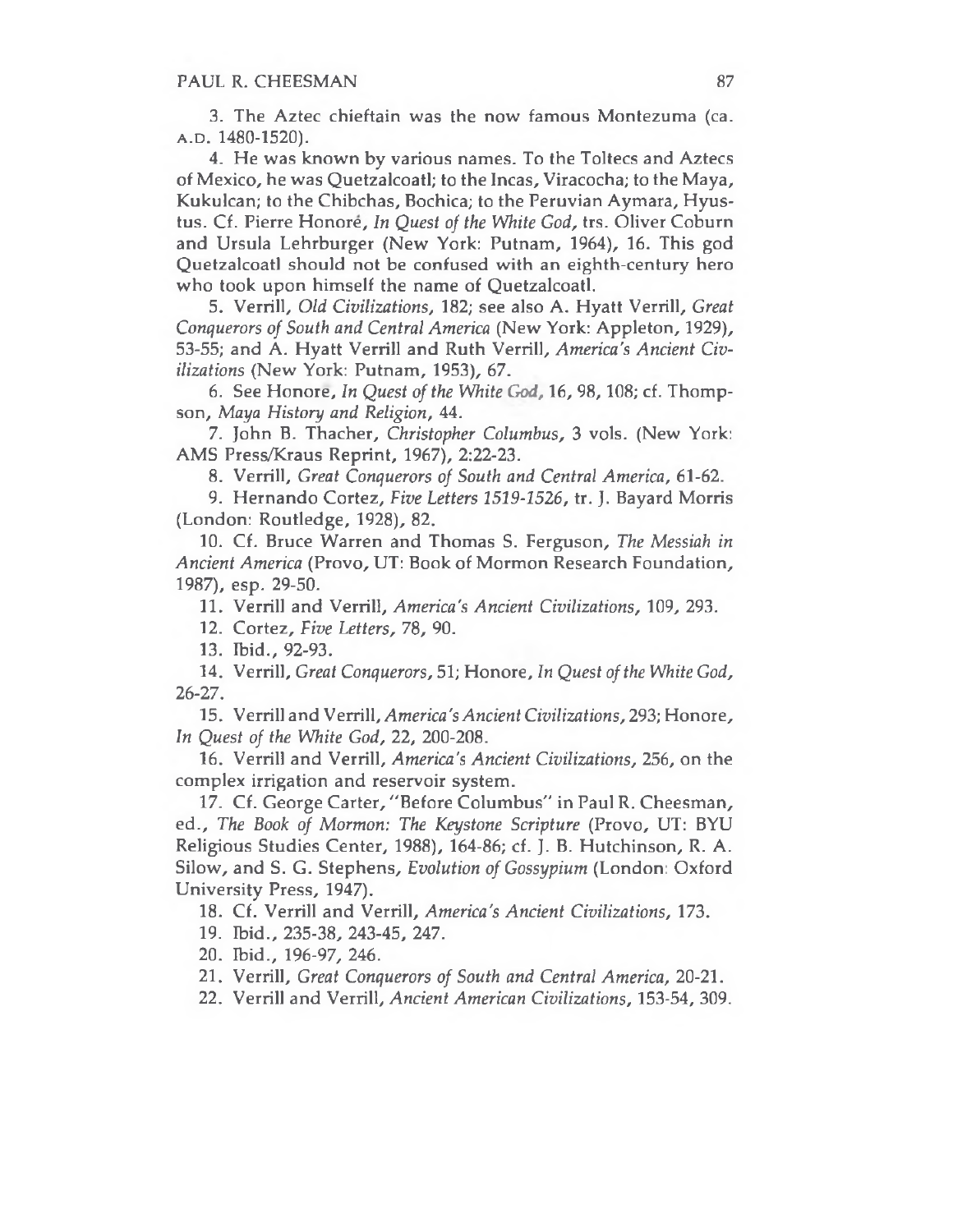23. For a reference on mathematics, see Donald Ediger, *The Well of Sacrifice* (Garden City, NY: Doubleday, 1971), 16; cf. Irwin, *Fair Gods and Stone Faces,* 107,110-11,115,273; for astronomy, see Ediger, *The Well of Sacrifice,* 142, and Verrill and Verrill, *Ancient American Civilizations,* 195.

24. Verrill and Verrill, *America's Ancient Civilizations,* 260.

25. For the *Works ofIxtlilxochitl* compared with the Book of Mormon, see Milton R. Hunter and Thomas S. Ferguson,*AncientAmerica and the Book ofMormon* (Oakland, CA: Kolob, 1950), esp. 189-94, for the chronological correspondence between Christ's death and the Toltec calendrical dating, and cf. 89-90 for Toltec knowledge of the creation and flood. Cf. E. Wyllys Andrews, "Chronology and Astronomy in the Maya Area" in Clarence L. Hay et al., eds., *The Maya and Their Neighbors* (New York: Appleton Century, 1940), 150-61.

26. Fray Bernardino Sahagun, *General History ofthe Things ofNew Spain: Florentine Codex,* tr. Charles E. Dibble and Arthur J. O. Anderson, 13 vols. (Salt Lake City, UT: School of American Research and the University of Utah, 1950-70), 1: prologue to the argument against idolatry, chaps. 1, 12, 14, 19, 24; 2:chaps. 4 and 6; 3: chap. 1.

27. Ibid. Baptism as immersion is uncertain, but some form of ceremonial washing (1: chaps. <sup>1</sup> and 19), including washing of the feet (1: chap. 19) was performed. In addition, circumcision is also unclear since the term "man's skin" (2: chap. 21) might merely refer to the skin of the entire body, as in "wearing human skins" (1: chap. 18). Reference is elsewhere made to the wearing of "woman's skin" after a female sacrificial victim had been skinned (2: chap. 11; 1: chap. 8).

28. Thomas Gann, *Glories ofthe Maya* (New York: Scribners, 1939), 20-21, 84, 209-10.

29. Adultery was violently punished. See Oliver La Farge, "Maya Ethnology: The Sequence of Cultures," in Hay et al., *The Maya and Their Neighbors,* 284.

30. C. Bruce Hunter, *A Guide to Ancient Maya Ruins* (Norman, OK: University of Oklahoma Press, 1974), 16, 49-52, 55, 66, 77, 121- 22.

31. Patrick Culbert, "Early Maya Development at Tikal, Guatemala" in Richard E. W. Adams, ed., *The Origins of Maya Civilization* (Albuquerque: University of New Mexico Press, 1977), 40-41; cf. Gann, *Glories of the Maya,* 113, 154, 172-77, 197, 206, 210, 264.

32. Cf. Gann, *Glories of the Maya,* 71, 145, 206, who claims that many ancient beliefs still persist.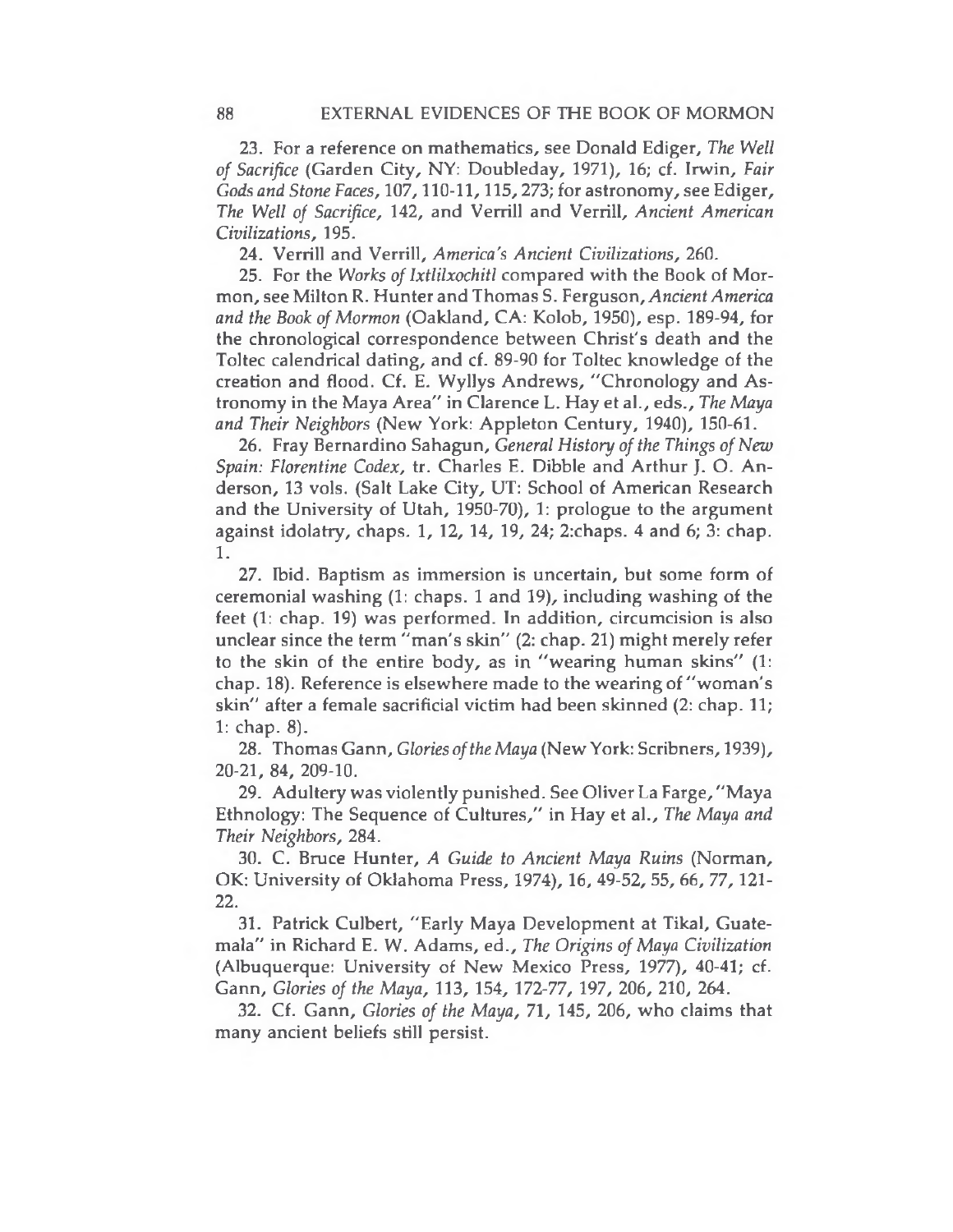33. Ediger, *The Well of Sacrifice, 19,* 142.

34. W. W. Howells, "The Origins of American Indian Race Types" in Hay et al., *The Maya and Their Neighbors, 7.*

35. Ibid.

36. *HC* 4:537.

37. See Irene Rosenzweig, *Ritual and Cults of Pre-Roman Iguvium* (London: Christophers, 1937); cf. Ambros J. Pfiffig, *Religio Etrusca* (Graz: Akademische Druck, 1975); cf. Paul R. Cheesman, *Ancient Writings on Metal Plates* (Bountiful, UT: Horizon, 1985), 57-59.

38. Cheesman, *Ancient Writings,* 63.

39. For example, on the bronze treaty tablets in the Athens Archaeological Museurn, see Cheesman, *Ancient Writings,* 47-48; on the nine gold Orphic plates buried in Greece and now in museums in England, Naples, and Athens, see Cheesman, *Ancient Writings,* 55-56, 63.

40. *Drake's Plate of Brass: Evidence of His Visit to California in 1579* (San Francisco: California Historical Society, 1937), 1.

41. James Adair, *The History of the American Indians* (New York: Johnson Reprint, 1968), 178-79; cf. Albert J. Pickett, *The History of Alabama* (Birmingham, AL: Birmingham, 1962), 81-83.

42. National Museum, Seoul. Examined by the author in Korea, 1979.

43. Cf. Cheesman, *Ancient Writings,* 69.

44. Peabody Museum, Boston, Massachusetts.

45. Cheesman, *Ancient Writings,* 59-60; cf. H. Curtis Wright, "Ancient Burials of Metal Documents in Stone Boxes," in this volume.

46. Cheesman, *Ancient Writings,* 64.

47. Ibid., 61-62.

48. Ibid., 63.

49. National Museum of Villa Giulia in the Piazza de Villa Giulia 9.

50. Cheesman, *Ancient Writings, 72,* 75.

51. Ibid., 65.

52. Ibid., 59, 61.

53. Verrill and Verrill, *America's Ancient Civilizations,* 78.

54. Cheesman, *Ancient Writings,* 63.

55. Etruscan gold sheets with holes and rivets in a book format have also been found, ibid., 56-57.

56. Mariano Eduardo de Rivero y Ustariz and Dr. Juan Diego de Tschudi, *Antiguedades Peruanas* (Arequipa, Peru: Primer Festival de Libro Arequipeno, 1958; repr. of an 1851 ed.) However, the Spanish word for metal used here, "materia," can also mean subject matter or topic, so the reference to writing in metal is not clear.